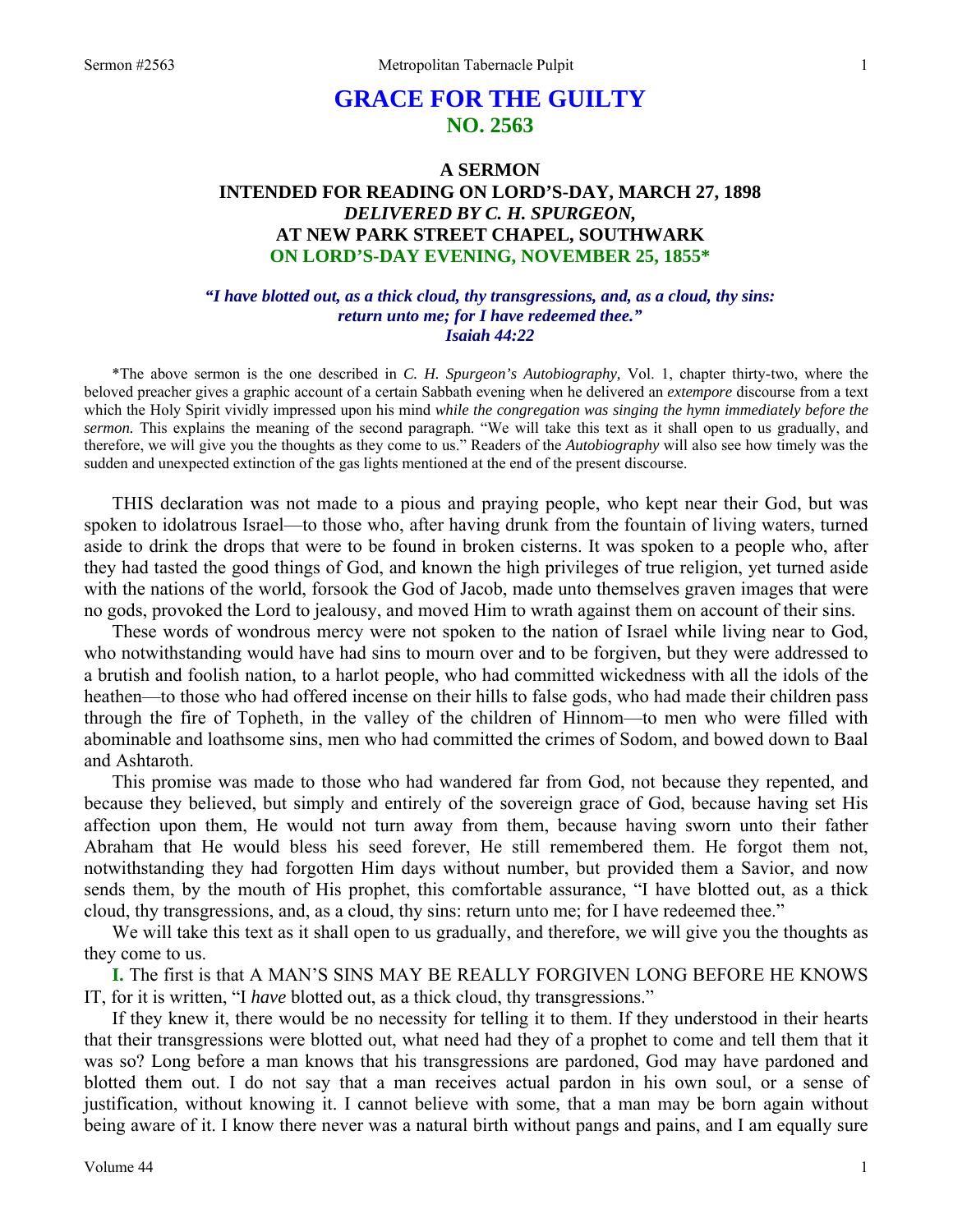that there never will be a spiritual birth without some suffering and some agonies. A man is not to be born again when he is asleep, he is to know it, and know it he will at some time or other in his life, not constantly, it may be, but nevertheless he will know, even if it be only for an hour, that he is a child of God.

I think he who never had one minute of assurance, never had faith. He who never knew himself to be a child of God, who never could say, "I believe in Jesus," never could see his sins blotted out—I think such a one does not know what faith is. It may endure for ever so short a time, but if it is real assurance, it springs from true faith, and the man is saved.

But a man may have his sins blotted out before he knows it, and they may be blotted out when he does not believe that they are, and blotted out when he is full of doubt on the point, yea, they may be pardoned even when he cannot be persuaded that they actually are.

I can tell you of persons whom, in my inmost soul, I believe to be the subjects of divine grace, I can see in them the marks of God's power—He has convinced them of sin, they are humble, they are penitent, they are prayerful, they feel their guilt, they confess it—yet they have a haziness about their views of the atonement, and from this arises great darkness of spirit. They cannot see the plan of salvation, and because they cannot see the plan, they do not therefore get a joyful sense of the thing itself, yet if these persons were soon to die, I am well assured that before they departed this life, God would give them such a glimpse of sunshine that all the clouds would be dissipated, and they would be able to enter heaven, singing as they waded through the stream of Jordan, "Christ is with me, death is nought. Christ is with me, He is my Helper and my Stay." Long before they know it, their sins are forgiven.

Besides, there is a doctrine very much scandalized by certain professors, and rejected by many persons, but which I firmly believe in. I mean the doctrine of the eternal and complete justification of all the elect in the person of Christ Jesus. It does seem to me that, when the Divine Surety paid our debts, our debts were discharged, that when He took our guilt upon His head, and suffered for us on Calvary, our sins were in that moment blotted out.

Some will say, "But the sins were not in existence then." No, they were not, except in the foreknowledge of God, but the foreknowing God had all those sins written in the book of His foreknowledge long before they were committed, and by the blood of Christ, "the Lamb slain from the foundation of the world," He did forever blot out the crimes and sins of all His covenant people, so that every one who shall be saved at last *was* justified in Christ when He died.

The sins of all who shall be saved were atoned for by Christ, though they know nothing of it until God reveals it to them by His Spirit, in the moment when they exercise faith in the Lord Jesus Christ. If the debt was paid, then surely a full receipt was given, if the crime was then laid on Jesu's head, and He was then punished for it, surely then the crime ceased to be. If you say that the crime was not in existence, because it was not committed, on the other hand, I would tell you that Christ died for it before it was committed. Therefore we are quite right in saying that it was blotted out before it was committed.

I received my pardon when I believed, but it was purchased when Christ died. *In the Person of Christ* I was as completely, and as truly, in God's sight, justified then as I am now, but I knew it not, it was not revealed to me, I could not rejoice in it, I could not be blessed by it. The blood bought pardon could not absolve me till I had a sense of it, the pardon of Christ could not redeem me from the prison of sin until I knew about it, but yet it was virtually given. When the ransom price was paid, the freedom was really secured, though the slave was still scarred, and branded, and chained to his oar, he was a purchased man, and would one day receive his liberty.

Oh! are not your hearts gladdened, and do not your eyes glisten? Though you do not know that you are pardoned, it may be true that your sins are blotted out, though you do not know that you have been justified, it may be true that you are "accepted in the Beloved." "Oh!" says one, "if I thought there were a hope or even a chance of such a thing for me, I would go to Jesus, though my sins had 'like a mountain rose.'" Go, then, poor sinner, and if you cannot read your pardon there, if you cannot see the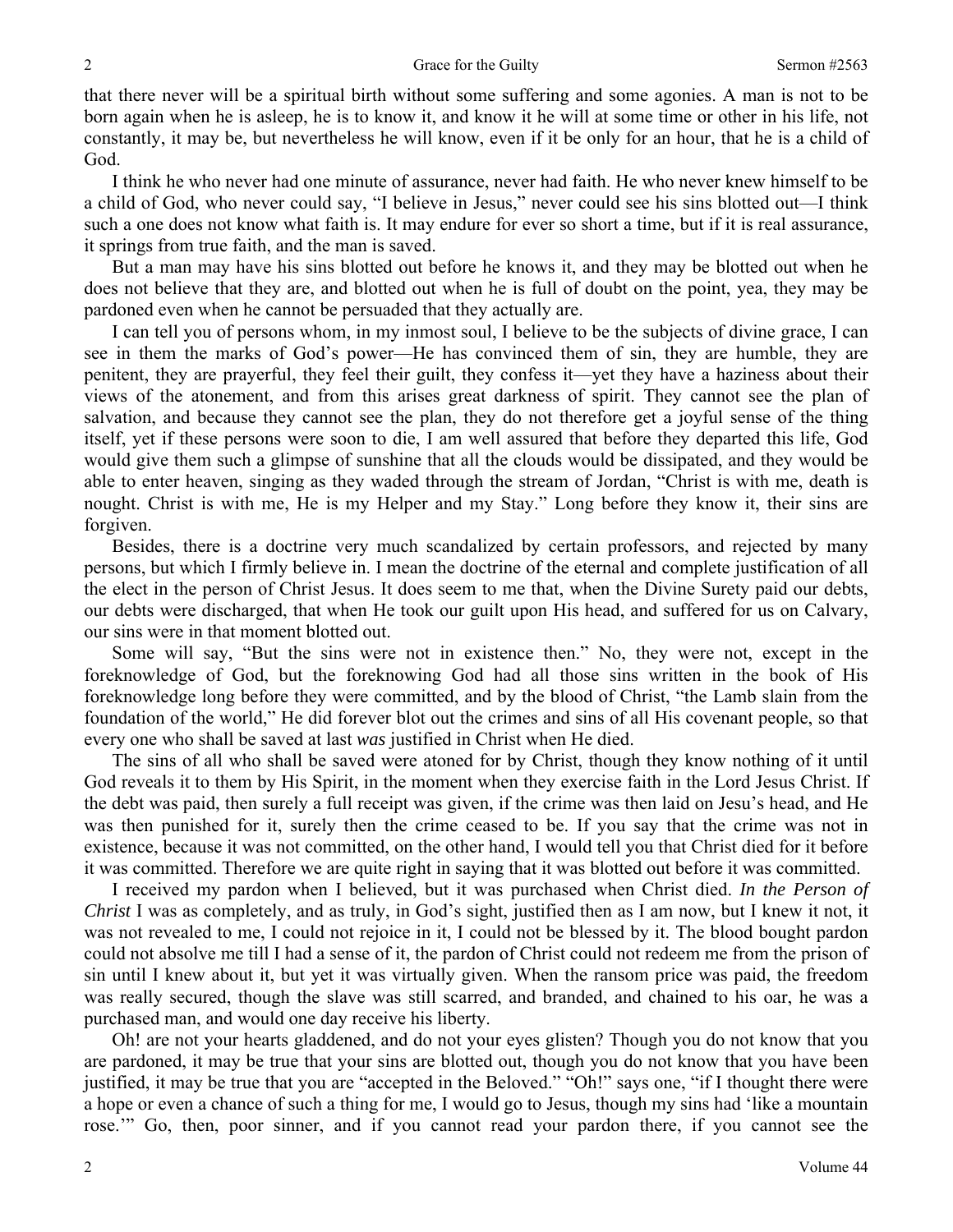handwriting of ordinances that were against you nailed to His cross, come back and say that I speak not the truth. There have been many sinners who went to Christ full of sin, but there never was one who came back from Him as he went. Many have gone to Him guilty, but none have been turned away from His door unforgiven. He blots out, as a thick cloud, their transgressions, and, as a cloud, their sins.

A man may have his sins forgiven, then, before he knows it, and a true Christian, who has come to the Lord Jesus, may have his sins blotted out even when he does not believe they are. The devil can make you believe anything. No lawyer is equal to him—though some lawyers have most undoubtedly learned a few lessons at his hands—for not only can he make what is half the truth appear the whole truth, but he can take a lie, and gild it with truth. How often does he persuade a truly justified man that he is not justified!

It often comes to pass that, when God has pardoned a poor sinner, the devil will come to him, and tell him that he is not pardoned, and so much logic will he use with him, that he will make him believe that he is not pardoned, although he really is. Though every crime of that man has been forgiven long ago, though all his iniquities have been cast into the depths of the sea, Satan will agitate his conscience, stir up his soul, bind him with unbelief, cast gravel stones into his food, cause him to eat wormwood and drink the water of gall as Jeremiah has said, until he will not only deny that he has ever tasted that the Lord is gracious, but he will be in such despair that he will fancy it is not possible that he can ever be saved. Satan will persuade a justified man that he is yet "in the gall of bitterness, and in the bond of iniquity."

Are there not some of you who have had many pleasant days, many sweet hours of fellowship with Christ, but in some dark moment the thought crossed your mind that you might be a hypocrite after all? From that hour you have not been able to come near to Him once, and though you have trusted under the *shadow* of His wings, yet you have not seen the *light* of His countenance.

Well, but let me tell you, brother, the pardon is not revoked because it is concealed from view, the pardon is just as good when you do not see it as when you do see it. A pardon is a pardon, and though the condemned criminal does not see the pardon, it is not revoked. God takes care of our pardon for us, He does not put it into our hands, for Satan might take it away from us, but He lets us have a copy of it to read, and though Satan steals the copy, he cannot get the original, that is safe in the archives of heaven. Up there, in the ark of God, where He keeps the deeds of the universe, there He preserves the writings of the pardon of our sins.

Ay, though I may doubt whether I am pardoned, if I really am so, I am so, and I ought not so much to depend upon my own frames and feelings as upon this—God has said to me once, "I have blotted out thy sins," He has said it to me twice, I read it in His Word, and though Satan says they are not removed, I believe they are, and I will stand fast in this assurance, because God saith, "I have blotted out, as a thick cloud, thy transgressions."

**II.** Another remark upon our text is that NOTHING CAN SO STRONGLY LEAD A MAN TO COME TO GOD AS A SENSE OF PARDONED SIN, "I have blotted out, as a thick cloud, thy transgressions, and, as a cloud, thy sins: return unto me; for I have redeemed thee."

Enthusiastic divines have thought that men were to be brought to virtue by the hissings of the boiling cauldron, they have imagined that, by beating a hell drum in the ears of men, they could make them believe the Gospel, that by the terrific sights and sounds of Sinai's mountain, they could drive men to Calvary. They have preached perpetually, "Do this, and thou art damned." In their preaching, there preponderates a voice horrible and terrifying, if you listened to them, you might think you sat near the mouth of the pit, and heard the "dismal groans and sullen moans," and all the shrieks of the tortured ones in perdition.

Men think that by these means sinners will be brought to the Savior. They, however, in my opinion, think wrongly, men are frightened into hell, but not into heaven. Men are sometimes driven to Sinai by powerful preaching. Far be it from us to condemn the use of the law, for "the law was our schoolmaster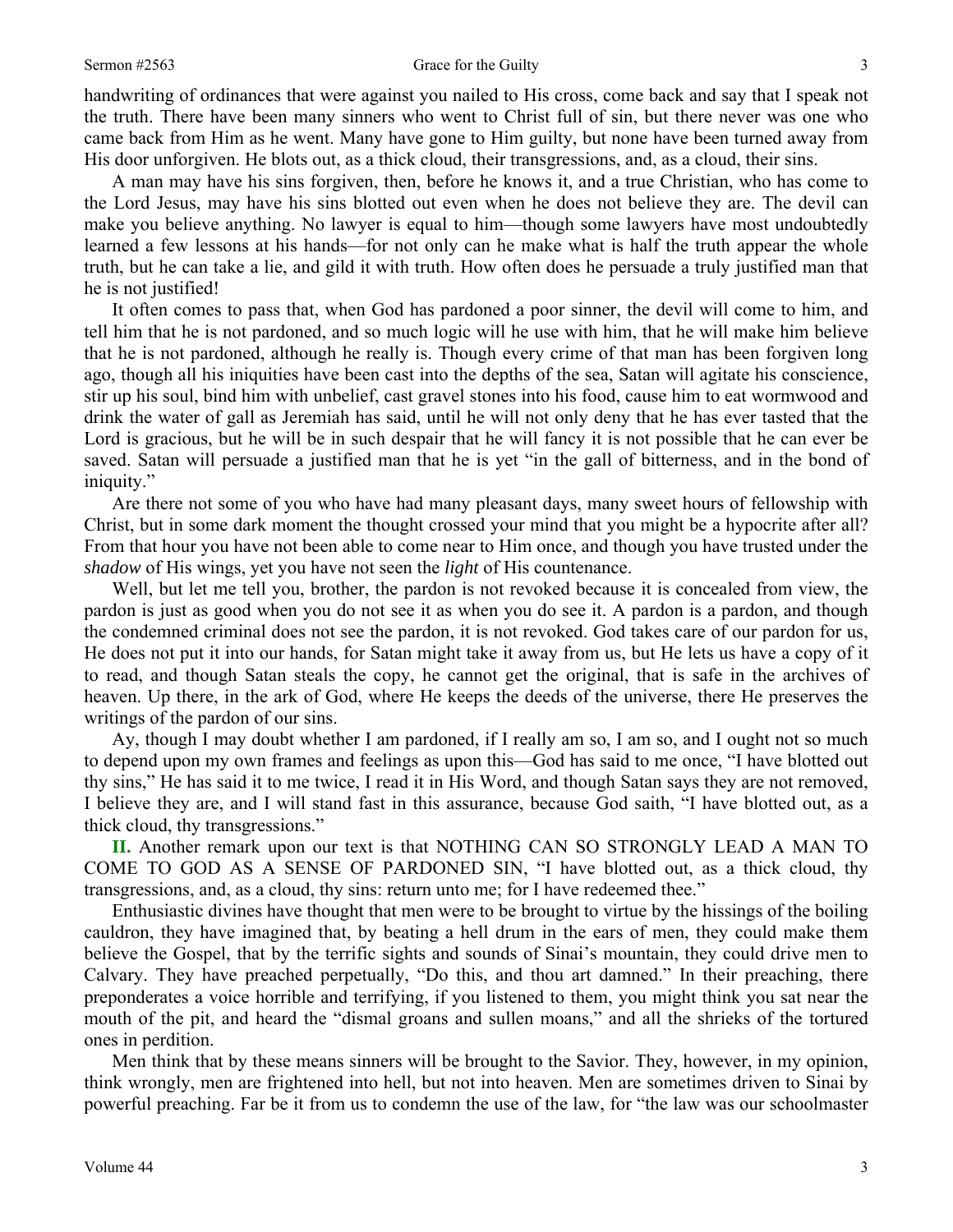to bring us unto Christ," but if you want to get a man to Christ*,* the best way is to bring Christ to the man. It is not by preaching law and terrors that men are made to love God.

> *"Law and terrors do but harden, All the while they work alone; But a sense of blood bought pardon, Soon dissolves a heart of stone."*

I sometimes preach "the terror of the Lord," as Paul did when he said, "Knowing therefore the terror of the Lord, we persuade men," but I do it as did the apostle, to bring them to a sense of their sins. The way to bring men to Jesus, to give them peace, to give them joy, to give them salvation through Christ, is by God the Spirit's assistance, to preach Christ—to preach a full, free, perfect pardon. Oh, how little there is of preaching Jesus Christ! We do not preach enough about His glorious name.

Some preach dry doctrines, but there is not the unction of the Holy One revealing the fullness and preciousness of the Lord Jesus. There is plenty of "Do this, and live," but not enough of "Believe on the Lord Jesus Christ, and thou shalt be saved." O sweet Jesus, have not some of Your disciples forgotten You? Have not some of Your preachers almost lost the sound of Your glorious name, and scarcely known its blessed pronunciation? Send us once again, we pray You, the spirit of love and of a sound mind, that we may preach more fully Jesus Christ our Lord!

But now, my friends, let me ask you earnestly, when did you ever feel, under a sense of sin, the most inclination to come to the Savior? I think you will reply at once, when you felt that there was hope for you, and that He had blotted out your sins. No man will come to Jesus while he thinks hardly of Him, but when he has sweet thoughts of Him, then will he come.

You have no doubt heard the old figure, borrowed from John Bunyan, of a certain army that was inside a city, and which was attacked by another host. The king outside said, "Give up the city directly, or I'll hang every man of you." "Nay," they said, "we will fight to the death, and we will never give up." "I will burn your city," said he, "and utterly destroy it, and raze it to the ground, and slay your wives and children. I will wholly cut off the race, and exterminate you." "Ah!" said they, "then we will fight till we die, we will never open the doors."

Seeing that threats were of no avail, he sent another message, "If you will only open your gates, and come out to me, I will let you go away, bag and baggage, I will give all of you your lives and liberty, and what is more, I will let you have your lands again on a small tribute, and you shall be my servants and friends forever." "Straightway," says the parable, "they unbarred the gates, and came tumbling out to the monarch."

That is the way, by the Spirit's help, to get a sinner to come in penitence to Jesus, to tell him that the Lord says this, "I have blotted out, as a thick cloud, thy transgressions, and, as a cloud, thy sins: return unto me; for I have redeemed thee." Come along, beloved! Why are you afraid of Jesus? He says, "Return unto me; for I have redeemed thee." Come along, brother, to the Lord Jesus, if you are a sinner.

I speak to that one who feels himself a lost and guilty one. Come with me to Jesus, for He has blotted out thy transgressions, as a thick cloud, and, as a cloud, thy sins; and he has redeemed thee. "Oh!" says one, "I dare not come in, He will frown upon me." Come and try Him. He says He has forgiven you, come you in at the door, and you will find it true that Christ has forgiven you.

I think I see you standing and looking at yourself, and saying, "Oh! was I not worse than ten thousand fools to be afraid to come in—to be afraid to trust Him, when He had pardoned me beforehand? Was I not worse than ignorant, to stand back from my best Friend, as if He had been a lion—to stay away from the dear Jesus who had purchased my ransom, as if He were my foe?" One would think, dear friends, when you are so loath to come to Christ, that you were coming to receive condemnation instead of coming to be saved. Men come unwillingly to execution, and must they come as unwillingly to Christ as they do to the slaughter?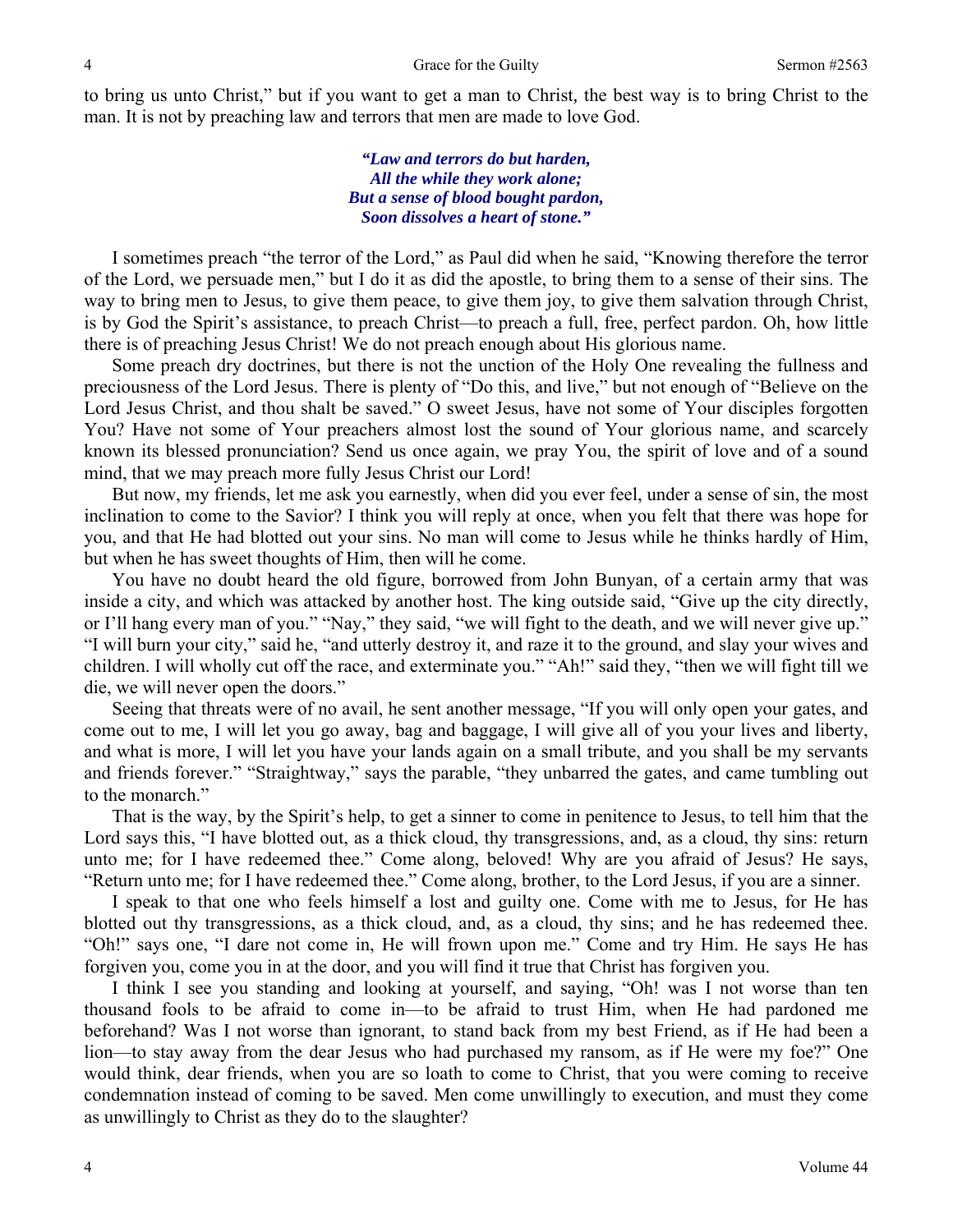You think Him some angry judge, you have bad ideas of my sweet Jesus, or else you would not keep away from Him when He is continually crying, "Return unto me," "Return unto me," but you would so love Him, and rejoice in Him, that you would feel the greatest pleasure in the world in coming to Him.<sup>\*</sup>

### **EXPOSITION BY C. H. SPURGEON**

## *PSALM 125*

**Verse 1.** *They that trust in the LORD shall be as mount Zion, which cannot be removed, but abideth for ever.* 

Various conquerors have destroyed the buildings upon Mount Zion, but the mountain itself is still there. None have ever dug it up, and cast it into the Mediterranean Sea. It stands fast, and will stand there as long as the world endures, and "they that trust in the LORD shall be as mount Zion"—they shall abide as firmly as that sacred mountain does. Nothing can move them, or remove them, they are in the hands of Christ, and none can pluck them from there. "My Father, which gave them to me, is greater than all," says Christ, "and no man is able to pluck them out of my Father's hand." Oh, what a solidity does faith give to a man!

**2***. As the mountains are round about Jerusalem, so the LORD is round about his people from henceforth even for ever.* 

This verse shows the believer's safety, as the former one showed his stability. As the mountains stood to guard the sacred city, so does God stand round about His people as a wall of fire. Before any can hurt the believer, they must first break through the ramparts of the Godhead. It is not merely said that horses of fire and chariots of fire are round about His people, though that is true, but that the Lord Himself is round about them, and that not occasionally, but "henceforth even for ever."

I believe in the eternal safety of the saints, and I would base it upon these two verses alone if there were no other Scriptures to that effect. If they never are to be moved any more than Mount Zion, and if God is round about them forever, then they must live, and they must stand. There is no *"if"* or *"but"* put in here—"provided that they behave themselves," and so on. No, but trusting in God, they shall never be moved, and God will be round about them as their sure defense.

I fancy I hear someone say, "If it is so, why am I tried and troubled?" Ah, my brother, it was never contemplated that you should be free from trouble! There is a rod in the covenant, and if you never feel it, you may suspect that you are not in the covenant.

**3.** *For the rod of the wicked shall not rest upon the lot of the righteous; lest the righteous put forth their hands unto iniquity.* 

You will feel that rod, but it shall not rest upon you. The days of persecution shall be shortened for the elect's sake, and though, perhaps, the devil may be more furious with you than ever, having great wrath because he knows that his time is short, yet God will put an end to your suffering, your persecution, your oppression, for He knows your frame, and he is aware that, perhaps, if the temptation were pushed too far, you might yield. Therefore will He make a way of escape for you, He means to try and test you, but not too much, He will abate the fierceness of man's wrath, and deliver you.

**4***. Do good, O LORD, unto those that be good, and to them that are upright in their hearts.* 

True believers are good, especially are they good at heart, for grace has made them so, and God therefore will do them good. He will bless them more and more, He will sanctify them, and prepare them for the ineffable goodness that is at His right hand forever and ever.

**5***. As for such as turn aside unto their crooked ways, the LORD shall lead them forth with the workers of iniquity: but peace shall be upon Israel.* 

There are—there always have been—in the church of God some who have been the church's dishonor. They have crooked ways of their own, and in due time, under stress of persecution, or through temptation, they "turn aside unto their crooked ways." They leave the path of trustfulness and holiness,